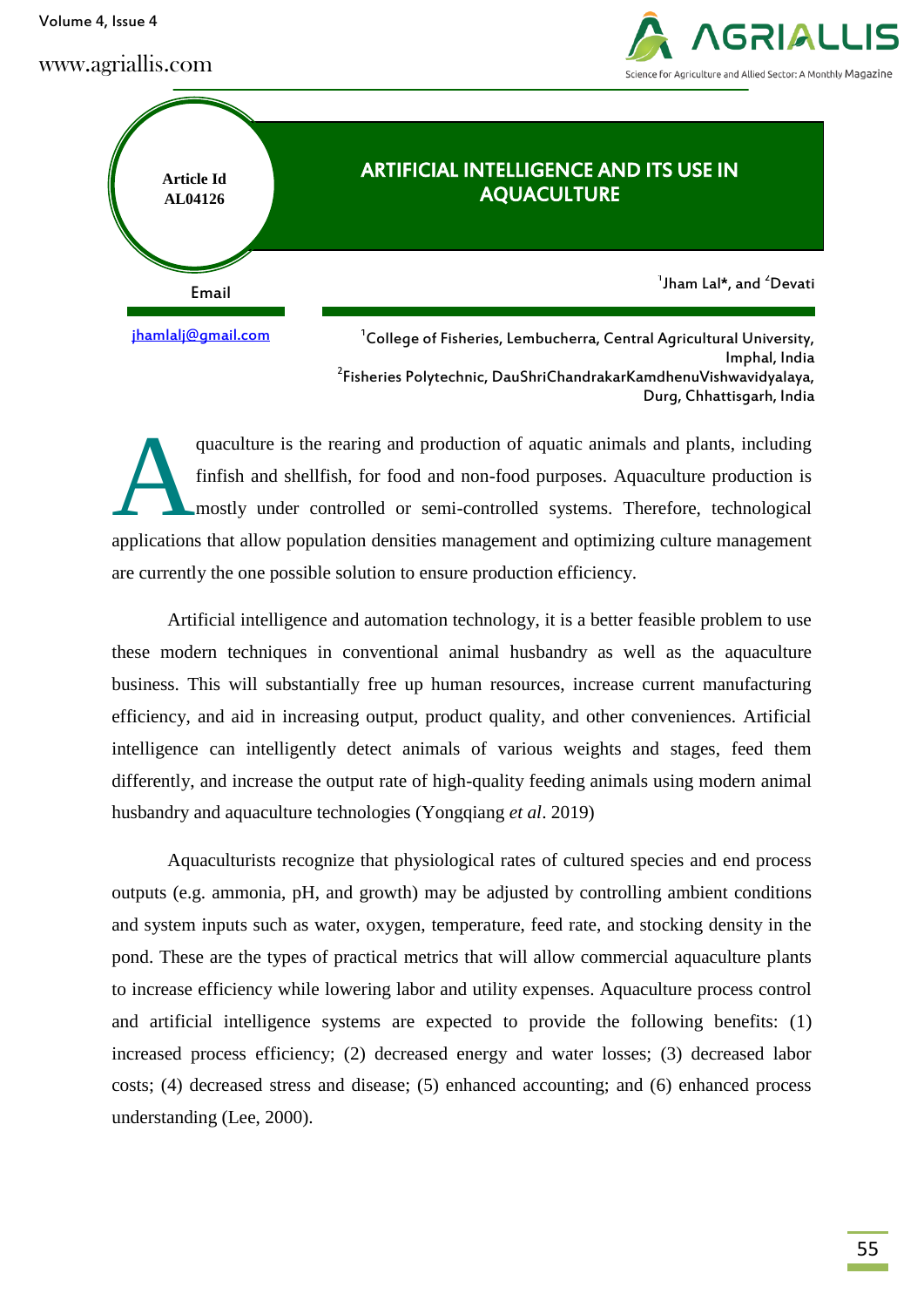# www.agriallis.com



The utilization of computer monitoring as well as automation in the aquaculture sector. The most well-known AI paradigm is issue solution through the interpretation of an automated intelligent task. The use of AI models such as modern data science methodologies is rapidly developing in other areas. Simultaneously, within the aquaculture sector, they have not been enough harnessed (Yang *et al*. 2020).

## **Challenges in Adopting Innovative Techniques**

Proposing and inventing novel technology is one thing, but ensuring that it is adopted is another. When a new technology is immersed and confirmed by rigorous testing, it can be difficult to adopt. Adoption of new technology is defined as an innovation decision-making process in which an individual enters the decision-making process of adoption or rejection through this first knowledge of the innovation period and verifies the decision (Mwangi & Kariuki 2015; Miranda *et al*. 2016). With the prosperous adoption of technologies, three major problems should be recognized (Van Henten, 2020): firstly, understanding that the change in technology with great skill in CIA as well as robotics is initiating a modern discipline into the technological market. Second, being data-intensive, embedding modern technology in the future farm's data infrastructure is a challenge on its own. Third, recognizing and matching technology to the needs of farmers, as well as educating farmers to operate increasingly high-tech equipment, are essential success factors in the adoption of new technologies.

#### **Monitoring**

Monitoring the aquaculture environment is crucial due to great variability, particularly in the open sea, which can pose an enormous hazard to aquaculture. It has traditionally been difficult and time-consuming, and it has the potential to endanger cultivated species if water quality anomalies are not recognized promptly. Aquaculture managers need to be able to monitor the environment, water quality (dissolved oxygen, temperature, pH, ammonia chlorophyll, nitrogen, nitrite, etc.), and fish behavior in real-time to intervene rapidly as well as decrease risks (Devi *et al*. 2017).

#### **Multi-parameter Water Quality Meter**

Water quality parameters forecast a high-quality water environment, which is critical for ensuring aquaculture productivity and quality (Chen *et al*., 2017). The water quality index determines an environment's water quality. As a result, real-time monitoring of the water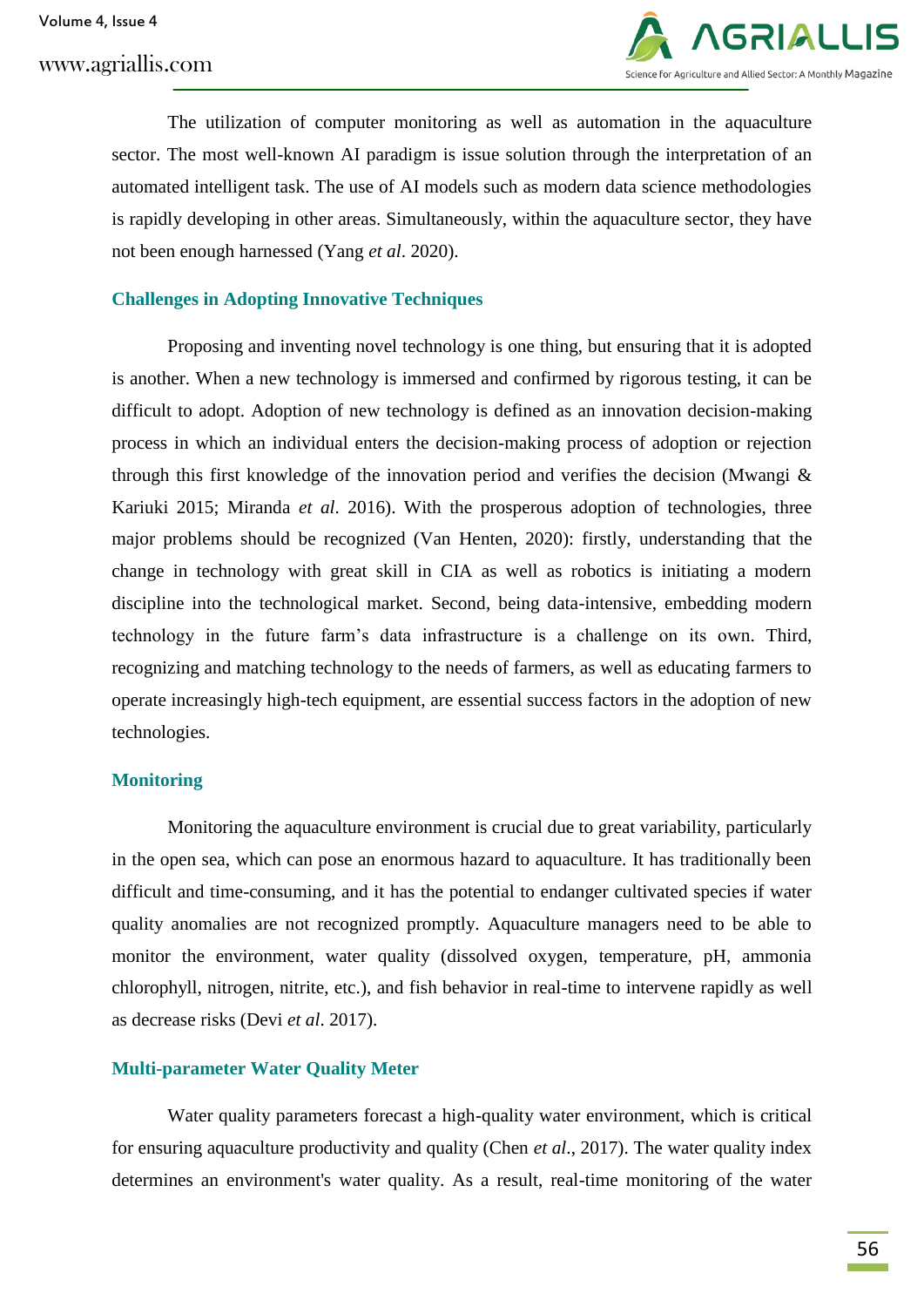www.agriallis.com



quality indicators in the aquaculture environment is critical for detecting breeding biological irregularities, preventing infections, and mitigating associated hazards (Zounemat-Kermani*et al*., 2019). Water quality characteristics in aquaculture alter throughout time and space. As a result, the acquisition of water quality measures must be monitored regularly. Simultaneously, numerous parameters impact the characteristics of an environment's water quality, causing significant difficulty in predicting water quality parameters (Yeon*et al*., 2008; Liu *et al*., 2014a).

#### **Biomass Detection of Fish**

Regular fishing detection, which often causes stress and physical injury to fish, has an impact on fish health and welfare, and is based on the human determination, is the traditional technique of getting fish biomass information. This is insufficient for modern aquaculture requirements. Machine learning in fishery aquaculture opens up new possibilities for intelligent aquaculture. Meanwhile, combining machine vision and machine learning can more correctly assess the fish size, weight, numbers, and other biological data (Zhao *et al*. 2021).

## **Feeding**

In aquaculture, feeding is a crucial factor in production costs as well as water quality (Li *et al*. 2020). Most large-scale farming uses mechanized feeding procedures to save money and time. Automatic feeding devices work on a timer, feeding only when it's time to feed, regardless of the state of the water. As a result, using an automatic feeding system can lead to overseeing and changing the quality of the water (Liu *et al*. 2014b).

#### **Conclusion**

The utilization of computer monitoring as well as automation in the aquaculture sector. Machinel earning in fishery aquaculture opens up new possibilities for intelligent aquaculture. Aquaculture managers need to be able to monitor the environment, water quality (dissolved oxygen, temperature, pH, ammonia chlorophyll, nitrogen, nitrite, etc.), and fish behavior. Most large-scale farming uses mechanized feeding procedures to save money and time. Monitoring the aquaculture environment is crucial due to great variability, particularly in the open sea.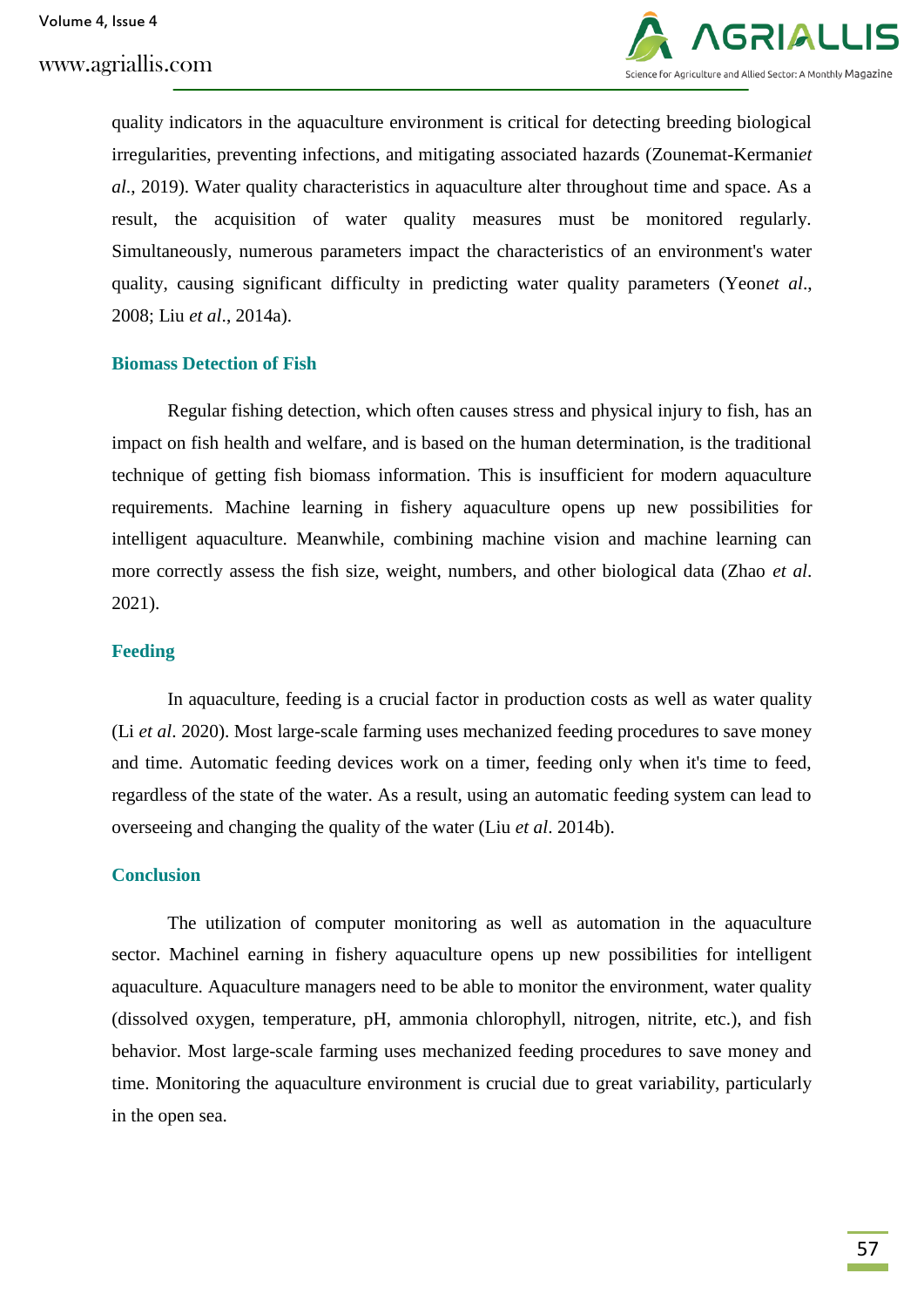

# **References**

- Chen, Y., Cheng, Y., Cheng, Q., Yu, H., Li, D.(2017). Short-Term prediction model for ammonia nitrogen in aquaculture pond water based on optimized LSSVM.*Int. Agric. Eng. J.* 26, 416–427.
- Devi, P.A., Padmavathy, P., Aanand, S., and Aruljothi, K. (2017). Review on water quality parameters in freshwater cage fish culture. *International Journal of Applied Research,* 3: 114–120.
- Lee, P. G. (2000). Process control and artificial intelligence software for aquaculture.*Aquacultural Engineering*, 23(1-3), 13-36.
- Li, D., Wang Z., Wu, S., Miao, Z., Du, L., and Duan, Y. (2020). Automatic recognition methods of fish feeding behavior in aquaculture: a review. *Aquaculture*, 528: 735508.
- Liu, S., Xu, L., Jiang, Y., Li, D., Chen, Y., and Li, Z., (2014a).A hybrid WA–CPSO-LSSVR model for dissolved oxygen content prediction in crab culture.*Eng. Appl. Artif.Intell.,* 29, 114–124. https://doi.org/10.1016/j.engappai.2013.09.019.
- Liu, Z., Li, X., Fan, L., Lu, H., Liu, L., and Liu, Y. (2014b).Measuring feeding activity of fish in RAS using computer vision.*Aquaculture Engineering*, 60: 20–27.
- Miranda, M.Q., Farias, J.S., de Araujo, S.C., and de Almeida, J.P.L. (2016). Technology adoption in diffusion of innovations perspective: introduction of an ERP system in a non-profit organization. *RAI Revista de Administrac~ao e Inovac~ao,* 13: 48–57.
- Mwangi, M. and Kariuki, S. (2015).Factors determining adoption of new agricultural technology by smallholder farmers in developing countries.*Journal of Economics and Sustainable Development*, 6: 208–216.
- Van Henten, I.E.J. (2020). The Evolution of Agricultural Technology.Innovation News Network.https://www.innovationnewsnetwork.com/the-evolution-of-agriculturaltechnology/6039/.
- Yang, X., Ramezani, R., Utne, I.B., Mosleh, A., and Lader, P.F. (2020). Operational limits for aquaculture operations from a risk and safety perspective. *Reliability Engineering and System Safety*, 204: 107208.